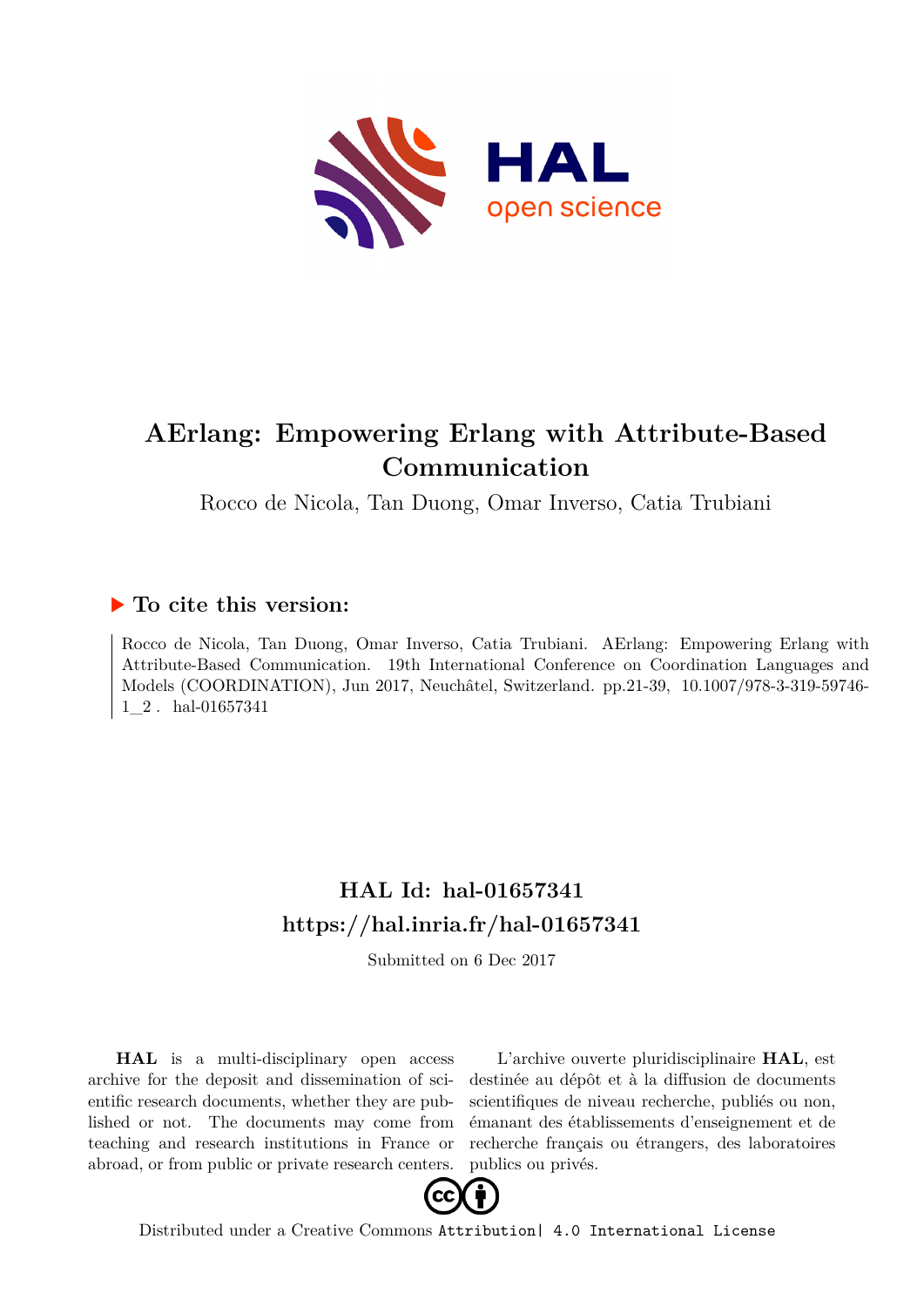# **AErlang: Empowering Erlang with Attribute-based Communication**

Rocco De Nicola<sup>1</sup>, Tan Duong<sup>2</sup>, Omar Inverso<sup>2</sup>, and Catia Trubiani<sup>2</sup>

<sup>1</sup> IMT Institute for Advanced Studies Lucca, Italy rocco.denicola@imtlucca.it <sup>2</sup> Gran Sasso Science Institute, Italy {tan.duong,omar.inverso,catia.trubiani}@gssi.it

**Abstract.** Attribute-based communication provides a novel mechanism to dynamically select groups of communicating entities by relying on predicates over their exposed attributes. In this paper, we embed the basic primitives for attribute-based communication into the functional concurrent language Erlang to obtain what we call AErlang, for attribute Erlang. To evaluate our prototype in terms of performance overhead and scalability we consider solutions of the *Stable Marriage Problem* based on predicates over attributes and on the classical preference lists, and use them to compare the runtime performance of AErlang with those of Erlang and X10. The outcome of the comparison shows that the overhead introduced by the new communication primitives is acceptable, and our prototype can compete performance-wise with an ad-hoc parallel solution in X10.

**Keywords:** Attribute-based communication, Erlang, Concurrency, Distributed programming, Collective Adaptive Systems, Stable Marriage.

# **1 Introduction**

Collective adaptive systems (CAS) are typically large conglomerates of components which are not entirely aware of themselves as members of a collectivity and interact according to limited mutual knowledge and local rules, indirectly triggering global system evolution [14]. Eventually, despite the simplicity of the components in isolation, the global behaviour of the system may end up being quite sophisticated, hardly predictable to seemingly chaotic.

These classes of systems pose challenges at many levels. Reasoning about them is difficult. In fact, assessing specific properties, such as stability and convergence, or forecasting emerging behaviour is usually really hard due to nonlinearity and non-determinism. Further sources of complexity are in the following distinguishing features:

- **–** Anonymity: the identity of components is not known;
- **–** Open-endedness: new components may enter or leave at any time;
- **–** Adaptivity: rôles and interests of components may change;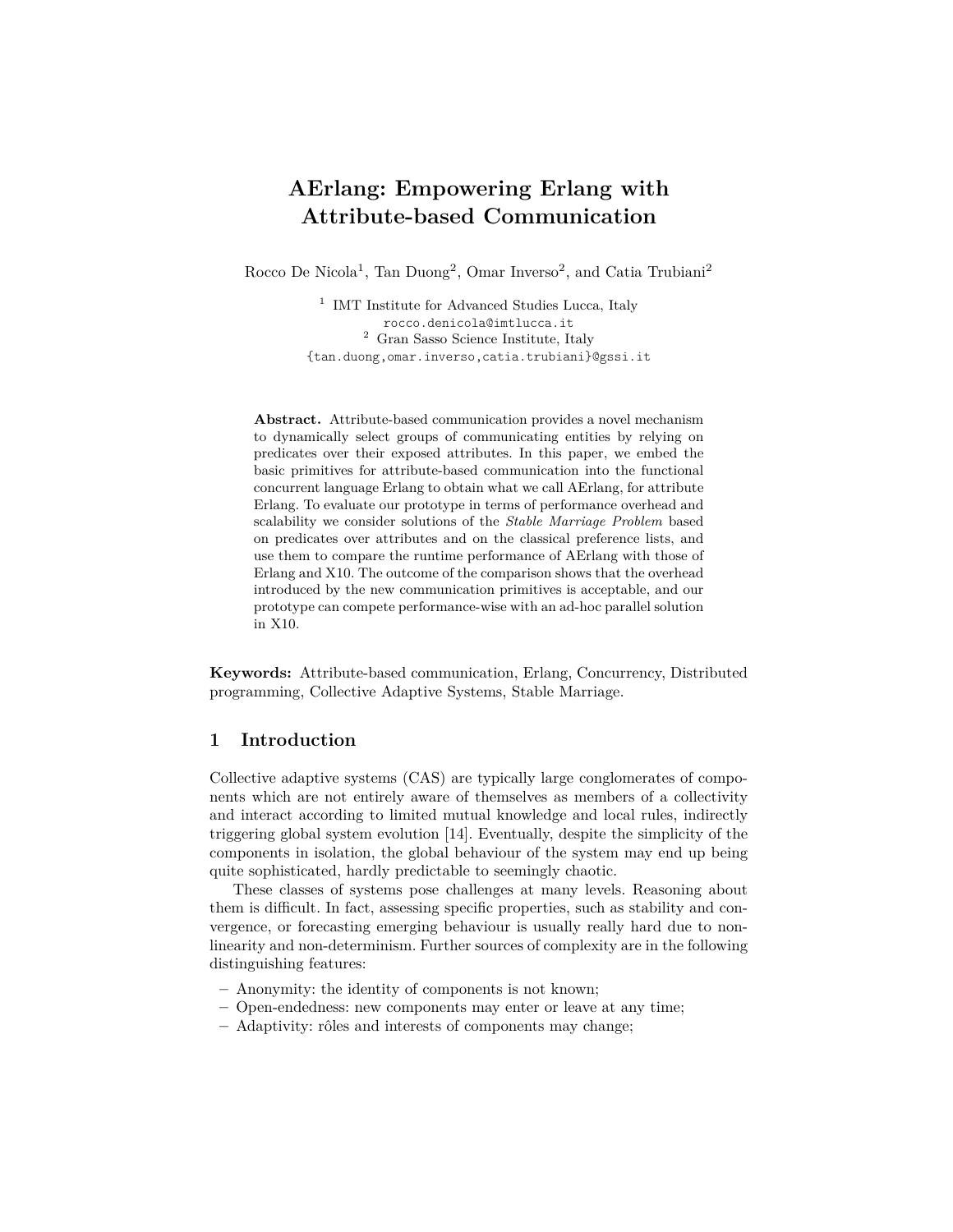**–** Scalability: the number of components might grow very fast and large.

All these features are fairly visible, for example, in ant colonies, as well as stock markets, robot swarms, and social networks. In the presence of these features, programming may be difficult. For instance, in an anonymous and open-ended environment traditional mechanisms such as point-to-point communication are hardly acceptable. Similarly, the limited expressiveness of mainstream programming paradigms often makes it inconvenient to describe adaptive behaviour. In addition, the size of the system exacerbates this situation and on a practical standpoint is cause of concern about performance.

Some of the above issues can be addressed with adequate descriptive formalisms. Among these, *Attribute-based Communication* [12, 2] is a particularly appropriate one. With this approach, components are modelled as processes exposing attributes, i.e., relevant features according to the problem domain and to the local or global behaviours of interest, and process interaction is driven by predicates over these. Communication takes place in an implicit selective multicast fashion, and interactions among components are dynamically established by taking into account "connections" as determined by predicates over their attributes. A command  $send(v)@ \pi$  expresses the intention of sending *v* to all entities satisfying predicate  $\pi$  while  $receive(x) \mathcal{Q} \pi'$  indicates willingness to receive messages by entities satisfying predicate  $\pi'$  while binding the received values to x. Components can update their attributes via assignments,  $[a := v]$ . In this way, collectives are dynamically formed at the time of interaction by considering the sets of receiving components that satisfy the sending predicates.

Let us now consider a social network scenario where users aim at forming groups for language exchange. Such groups may be formed by only considering the language users wish to learn and the one potential partners are interested in. However in case of multiple alternatives it might be desirable to prefer people with similar age and interests, or even knowledgeable of a second language in common. Relevant attributes would then be spoken languages, age, language of interest, and so on. Predicates are built by specifying conditions on the attributes, e.g.,  $age \leq 25 \land language = English$ . Note that here the identity of users is irrelevant for forming the groups, and no change in the predicates is required when users join or leave the system, thus anonymity and open-endedness are no longer a concern. In general, attribute-based programming allows to naturally capture the essence of a system to a very good level of abstraction without having to worry about a number of details that normally have to be taken under due consideration when using more traditional alternatives.

In this paper, we seek to leverage the benefits of attribute-based communication at a programming level while addressing the performance concerns at the same time. Our contribution is twofold.

As a first contribution, we combine attribute-based communication with functional-style programming by instantiating attribute-based programming abstractions on top of the *Erlang* programming language. We targeted *Erlang* as the host platform for our prototype language extension due to its native support for concurrency and distribution, its scalability, and the inherent modularity of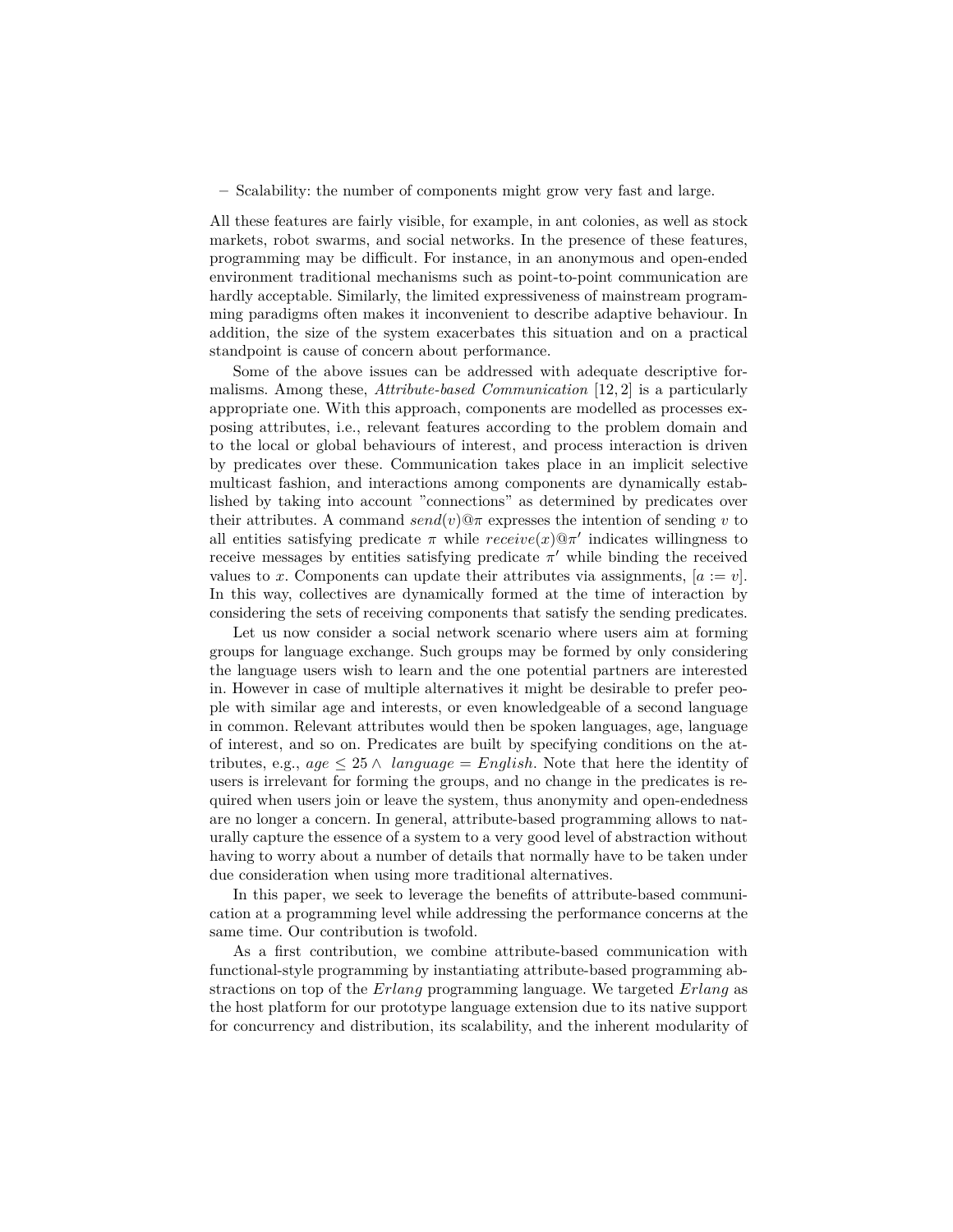functional-style programming. Its concurrency model is very lightweight and has solid foundations based on Actors [1], thus, in principle, avoids thread-and-lock problems. Moreover, it fits very well with the *AbC* process calculus [2], since both consider processes as basic units of computation that communicate via asynchronous message passing. Our prototype language extension, *AErlang*, is a middleware enabling attribute-based communication among *Erlang* processes, with the aim of preserving *Erlang*'s excellent scalability. *AErlang* plays the role of global process registry which allows processes to register and update their attributes. It also takes charge of forwarding messages from senders to receivers by evaluating the predicates they supply. In this way, programmers are relieved from the burden of working out details such as the explicit handling of attributes, the evaluation of predicates, and so on. Our attribute-based programming technique can naturally model the main distinguishing features of collective adaptive systems at no extra effort, whereas under a traditional programming setting such a task would require major and time-consuming operations.

As a second contribution, we provide a performance evaluation of our prototype in terms of efficiency and scalability. We assess the effectiveness of our prototype by using it to program a solution to *Stable Marriage* [17] that aims at matching members according to their preferences. For this problem, we consider implementations of different variants in different languages. Namely, we first consider a variant explicitly based on (predicates over) attributes and provide an implementation in *AErlang*. Then, we derive preference lists from the predicates and implement the classical algorithm in *AErlang*, *Erlang*, and *X*10, a language specifically designed to scale with the number of cores [10]. The different implementations are instrumental to compare performances of our solutions. The experimental results show that the overhead resulting from using the new communication primitives is acceptable, and our prototype successfully preserves *Erlang*'s scalability. Moreover, on very large instances the *AErlang* program for the attribute-based solution turns out to scale considerably better than a state-of-the-art parallel version based on adaptive search and implemented in *X*10 [30].

The rest of the paper is organized as follows. We describe how to extend *Erlang* with attribute-based communication constructs in Section 2. Example programs of *AErlang* are presented in Section 3. In Section 4 we evaluate our prototype in terms of efficiency and scalability. Related works are discussed in Section 5, conclusions and future research directions are provided in Section 6.

# **2 AErlang**

*AErlang* instantiates attribute-based communication on top of the *Erlang* programming language.

*Erlang* [4, 35] is a concurrent functional programming language originally designed for building telecommunication systems [7] and recently successfully adapted to broader contexts, such as large-scale distributed messaging platforms [29, 31]. It supports concurrency [5] and inter-process communication na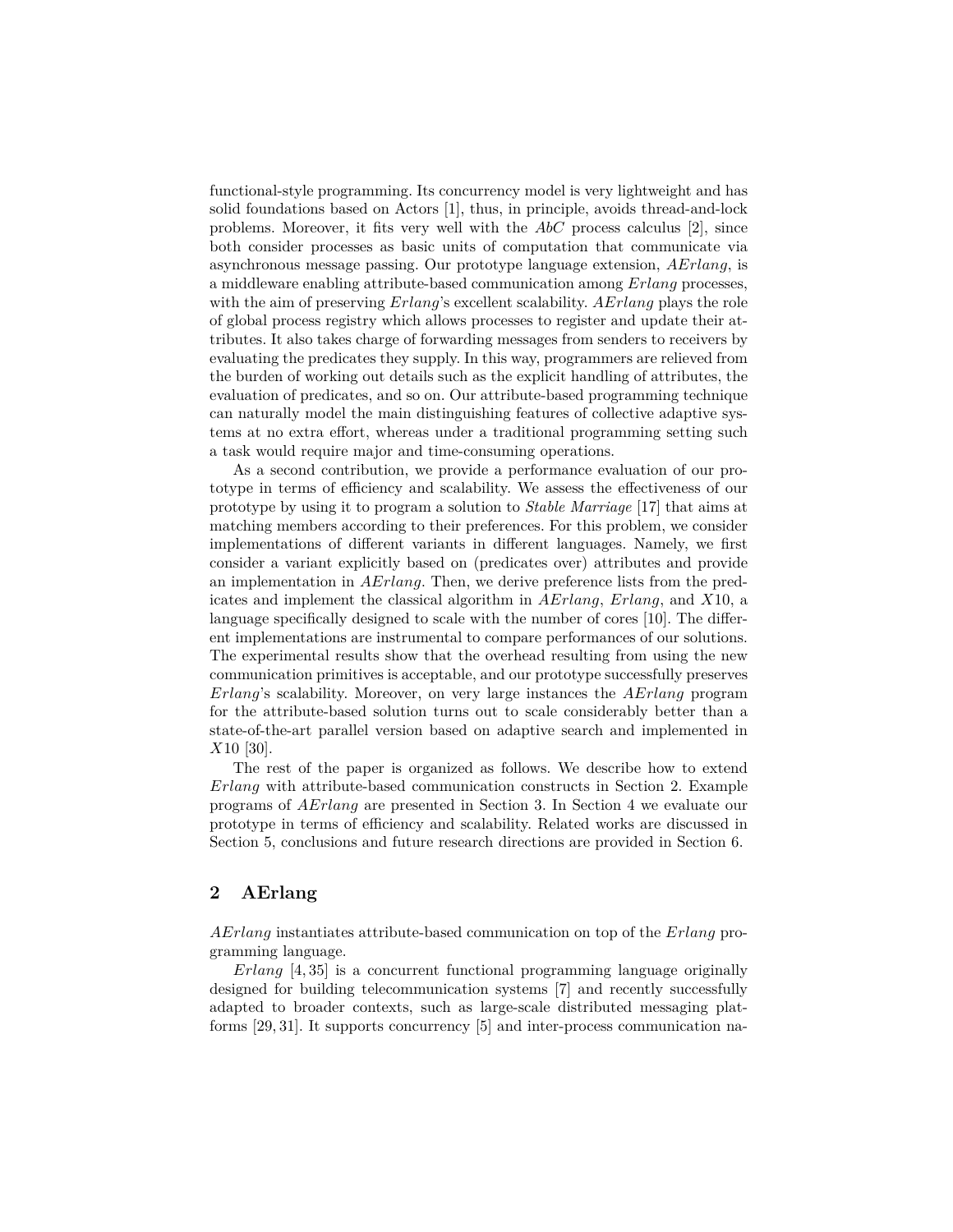tively through a compact set of powerful primitives. The *Erlang* concurrency model is based on the Actor Model [20, 1]. Actors are processes that can asynchronously exchange messages while preserving the order of outbound messages. Each process has its own unlimited mailbox for storing incoming messages that are retrieved via pattern matching. The lightweight and scalable concurrency model and the modularity of functional-style programming [23, 22] make *Erlang* particularly appropriate for building massively scalable distributed systems.

*AErlang* lifts *Erlang*'s send and receive communication primitives to attributebased reasoning. In *Erlang*, the send primitive ! requires an explicit destination address (e.g., registered name, process identifier) for message passing. In contrast, *AErlang* processes are not aware of the presence and identity of each other, and communicate using predicates over attributes.

*AErlang* aims at relieving programmers from the burden of working out details such as the explicit handling of attributes, the evaluation of predicates, and so on, while at the same time preserving *Erlang*'s excellent scalability. Our prototype extension is implemented as a middleware that plays the role of global process registry and takes charge of forwarding messages from senders to receivers by evaluating the predicates they supply.

#### **2.1 Programming Interface**

The programming interface of our prototype is presented in Fig. 1. Processes joining the system need to register their details (e.g., process identifier, attributes) using function register, which takes as input a process attribute environment Env in form of a either a proper list or a map, i.e., pairs of attribute names and their associated values. After the registration, processes can manage their local environment by using the setAtt and getAtt functions. Processes leaving the system may actively unregister, and when a process unregisters, then it is no longer able to use attribute-based communication.

| % initialization<br>aerl:start()                                  | % attribute-based<br>% send and receive<br>to (Pred) ! Msg                            | % attribute-based<br>% send and receive with counting<br>Count = $to(Pred)$ ! Msg     |
|-------------------------------------------------------------------|---------------------------------------------------------------------------------------|---------------------------------------------------------------------------------------|
| % join and leave<br>aer1:register(Env)<br>$a$ erl:unregister $()$ | from(Pred),<br>receive                                                                | from(Pred,Count),<br>receive                                                          |
| % environment handling<br>aerl:setAtt(List)<br>aerl:getAtt(List)  | Pattern $1 \rightarrow$ Expression 1;<br>$\cdots$<br>Pattern n -> Expression n<br>end | Pattern $1 \rightarrow$ Expression 1;<br>$\cdots$<br>Pattern n -> Expression n<br>end |

**Fig. 1.** *AErlang* programming interface.

Registered *AErlang* processes interact via attribute-based send and receive actions. Differently from standard *Erlang*, this pair of communication primitives replace source and destination identifiers with arbitrary predicates over the declared attributes. In particular, attribute-based send is used to send a message Msg to all processes whose attributes satisfy predicate Pred. On the other hand, attribute-based receive is used to receive messages sent by using attribute-based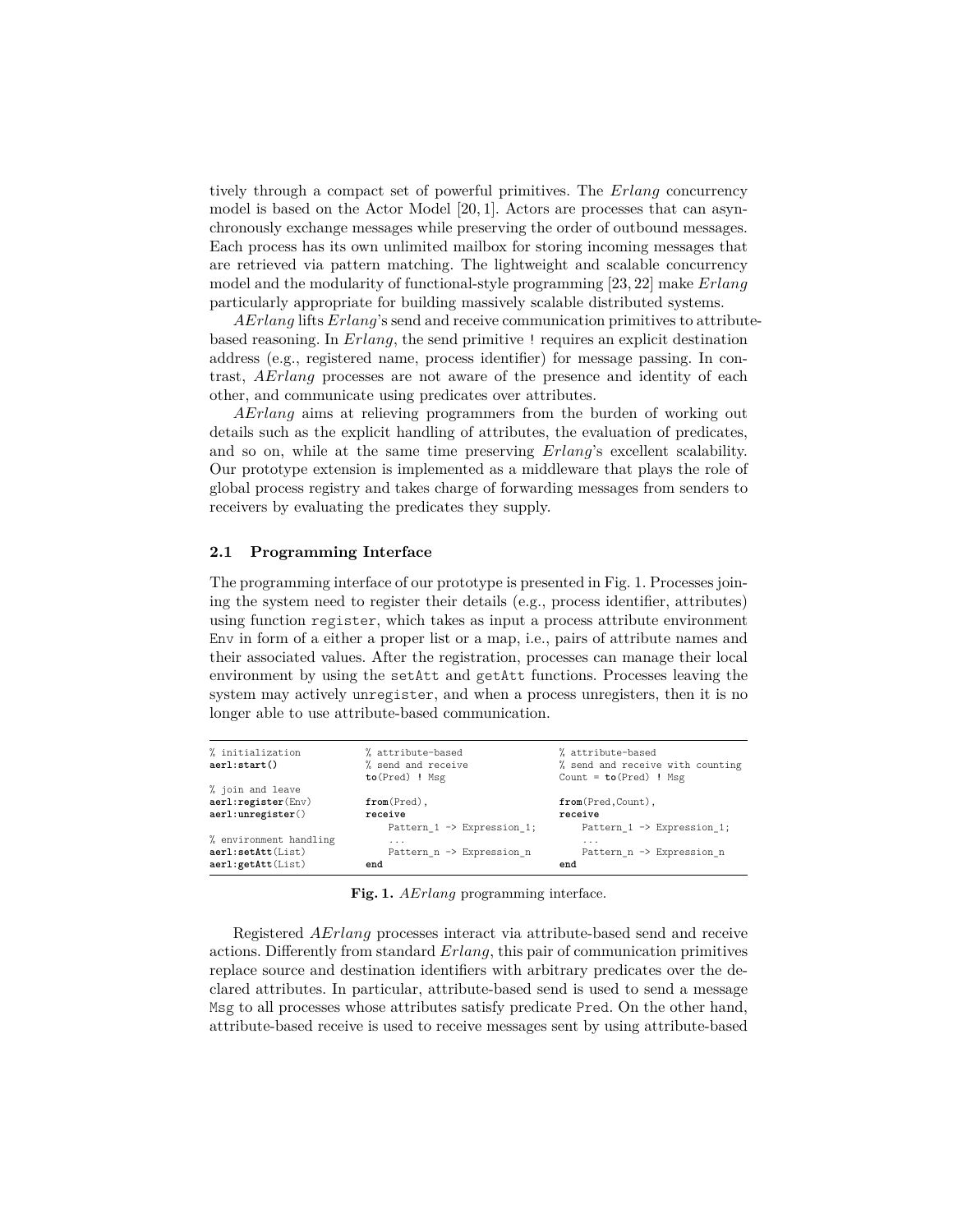send. The receipt of a message is conditioned by the attribute values satisfying predicate Pred. A receive operation has the effect of retrieving from the receivers' mailbox any message that matches the receiving predicate.

Predicates are strings containing Boolean expressions. They can be over attribute names (*Erlang* atoms), constants (written with a prefix underscore, e.g., constant), process-local references to attributes (written as this.a), and process-local variables representing values (written as \$X) Apart from comparison operators and logical connectives, it is possible to use arithmetic operators, such as +*,* ∗*, /,* − between predicate terms. Furthermore, predicates can contain the operator in, which denotes the membership relation between an element and a list, and allow the use of user-defined functions.

*AErlang* provides the possibility for processes to count with how many partners they are currently interacting and to parallelize the communication, so to increase both flexibility and performance without affecting expressiveness. Although these primitives are not originally described in the *AbC* calculus, we provide variants of attribute-based send and receive actions as shown in the rightmost column of Fig. 1. In particular, to(Pred) can return the number of selected receivers (whom the middleware forwards the message to) at communication time. On the other hand, the attribute-based multi-receive from(Pred,Count) takes this as an extra argument and blocks until the given amount of incoming messages is received. Internally the receive operation processes multiple incoming messages satisfying the receiving predicates, up to the given count. This is helpful when the sender is interested to hear back from its communication partners. Count is the number of selected receivers at communication time, which is always greater than the number of actual receivers, which in turn bounds the number of receivers willing to answer. Therefore the sender knows the maximum number of expected incoming messages before moving to the next action.

#### **2.2 Prototype Architecture**

There are two main components in *AErlang*: (i) a process registry that keeps track of process details such as the process identifier and the current status, and (ii) a message broker that undertakes the delivery of outgoing messages.

**Process registry.** It is a generic server that accepts requests regarding process (un)registration and internal updates. It stores process identifiers and all the information used by the message broker to deliver messages.

Our prototype uses as the main storage back-end Mnesia, *Erlang*'s built-in distributed database. When a process joins the system, the register function does several things. First, the process environment is stored into an ETS table and the reference to this table is stored into the process dictionary. This information is local to the process. Second, a service request to the process registry is performed, to insert process details, including the attribute environment, into an Mnesia table. We currently store attributes in separate columns for increased performance and at the expense of some extra memory. All the above information is removed when the unregistration procedure is invoked.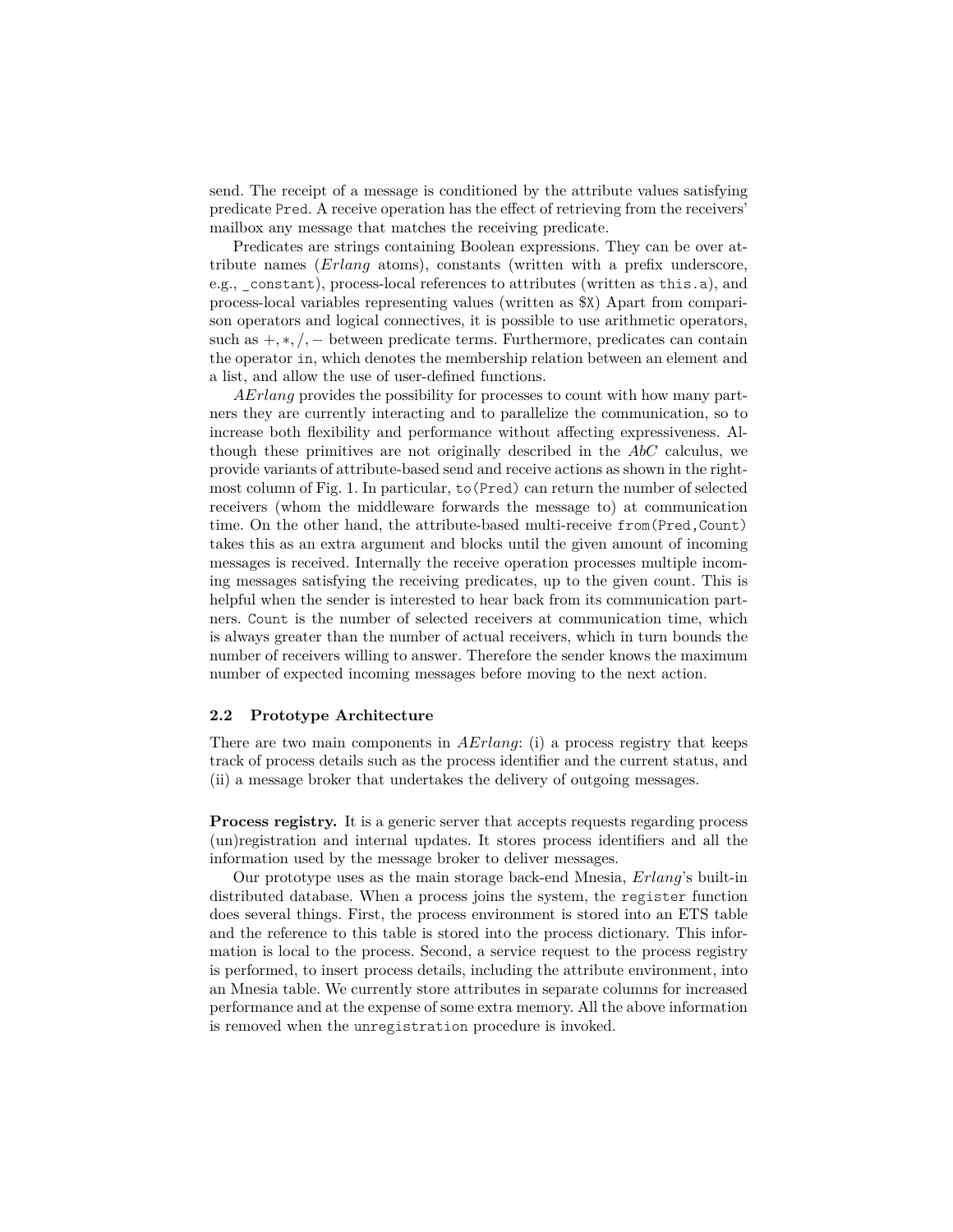**Message Broker.** It is responsible for delivering messages between processes. It is implemented as an Erlang server process listening for interactions from attribute-based send. To address potential bottlenecks arising in the presence of a very large number of processes, the message broker can be set up to run in multiple parallel threads. Similarly to the process registry, *Erlang*'s runtime system provides distribution for the message broker.

A sending action is characterized by a sending predicate, a message and sender's environment. All these elements are wrapped up into a single message and passed to the message broker. When such a message arrives, the message broker performs the following steps:

- 1. parse the predicates and converts them into a database query;
- 2. select the receivers by applying the query to the process database;
- 3. forward the message to all the selected receivers.

The exact behaviour depends, however, on the specific operating mode chosen at the moment of initializing *AErlang*. More specifically, there are two kinds of checks that need to be evaluated for a receiver to receive a message:

- the sending predicate is checked against the receiver's environment,
- the receiving predicate is checked against the sender's environment.

The current prototype implemented the following message forwarding strategies for the message broker: (i) *broadcast*, i.e., the broker forwards any outbound message to every components in the system, then these filter the received messages according to both the sending and receiving predicates; (ii) *pushing*, i.e., the broker only checks the sending predicates and forwards messages to selected receivers that will use the receiving predicates to decide whether to accept any incoming message; (iii) *pulling*, i.e., the broker only checks the receiving predicates and only forwards messages from selected senders; the forwarded messages are then filtered by the receiver according to the sending predicates; (iv) *pushpull*, i.e., the message broker checks for both the sending and receiving predicates before forwarding any message. The choice of one message forwarding policy over the others depends on the specific class of problems under consideration. For example, broadcast can guarantee consistency in highly dynamic systems, but it is quite expensive due to the large number of forwarded messages. On the other hand, if consistency is not the major concern, then pushing is more suitable when attributes do not change frequently, while pushpull works well when even the predicates are quite static.

# **3 Programming with AErlang**

In this section we present attribute-based programming in AErlang. By adopting as a case study the well-known problem of Stable Marriage (SM), we begin with describing a program that implements the classical solution for this problem, and then consider progressively more elaborate variants, with the purpose of showing the convenience of using attributes and a suitable programming technique. At the end of the section we discuss how the proposed approach can be generalised to model realistic examples of collective adaptive systems such as social networks.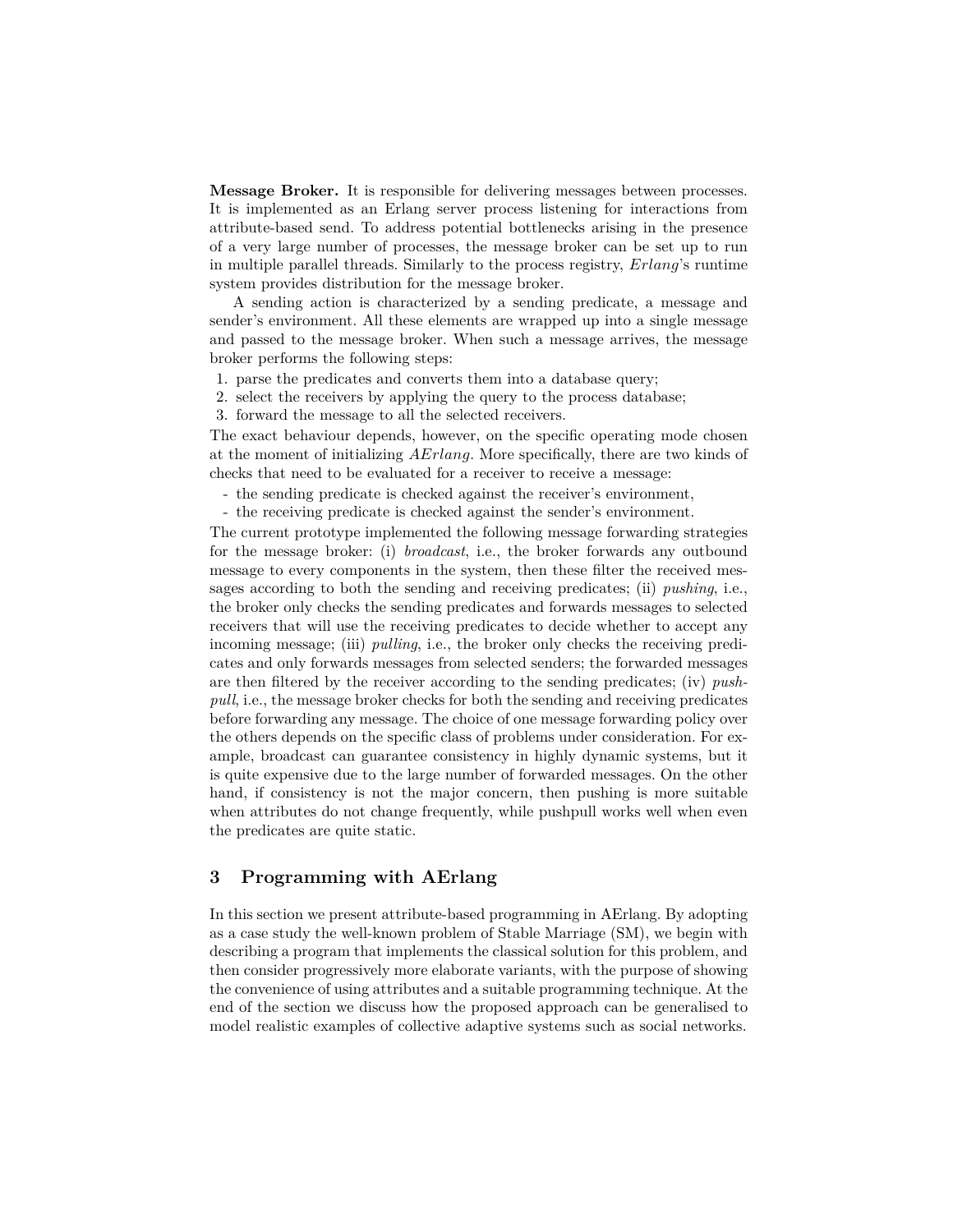#### **3.1 Stable Marriage**

SM consists in finding a matching between sets of men and women, where each person has a preference list of members of the opposite gender [17]. A *matching* is a set of one-to-one assignments between men and women. Each assignment is denoted by a *pair* (*m, w*), where *m* and *w* indicate the two matched *partners*. A pair is *blocking* if, according to their respective preference lists, both the matched man and woman prefer someone else to their partners. A matching is *stable* if there is no blocking pair. A matching is *complete* when everybody is matched, *incomplete* otherwise.

SM has many practical applications [19], and has been intensively studied in the literature, together with its variants [24]. In the classical form, the preference lists are strictly-ordered and complete. For this, Gale and Shapley gave an efficient algorithm to find a stable matching [17]. It can be informally summarized as follows. Each man actively proposes himself to his most favourite woman according to his preference list. Whenever a man is rejected, he tries again with the next woman in the list. On the other hand, each woman continuously waits for incoming proposals. A woman without a partner immediately accepts any proposal, otherwise she compares the proposer with her current partner. She then rejects the man whom she likes less, according to her preference list. The algorithm terminates when every man has a partner.

Variations of this algorithm consider other kinds of preference list: incomplete (SMI), with ties (SMT), or both (SMTI). While the first two variants can be solved similarly to the classical case, SMTI is hard [25]. In this paper we investigate a new variant of the algorithm where the matching happens by taking into account the mutual interests of partners characteristics, rather than preference lists of identifiers. We call this variant stable marriage with attributes (SMA). Note that SMA can always be cast into SM by converting preferences over attributes to preferences over identifiers. This can be done by assigning a weight to each attribute and summing up all the attributes exposed by the identifiers to obtain the preference list.

#### **3.2 Stable Marriage with preference list**

We now consider a variant of SM known as SMTI [25], in which the preference list is incomplete and partially ordered, i.e., a man or a woman may like several people at the same level. The preference list is thus a list of sets rather than single elements and we refer to such sets as *ties*.

We model this problem in AErlang by introducing an attribute id to represent people identifiers and predicates over these to specify the preferences. As an example, Table 1 shows the predicate lists induced from a SMTI instance (on the left) where ties are enclosed by parentheses. To implement preference list we use predicates over the attribute id, where ties are modelled by predicates with logical disjunction on equality comparison. We refer to the newly derived lists on the right table as predicate lists.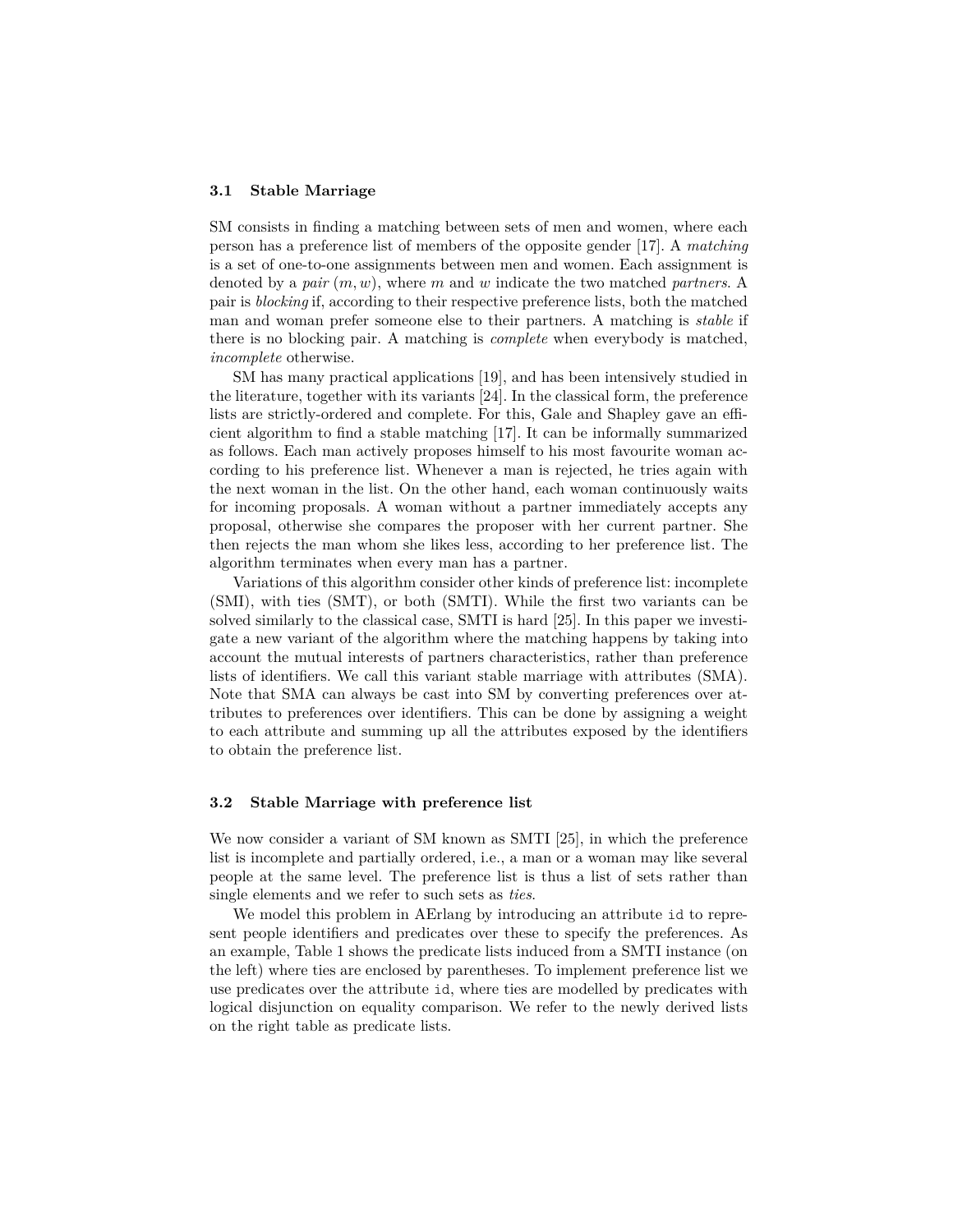|                            | men's lists women's lists           |                |                         |       | men's id men's predicates women's id women's predicates |
|----------------------------|-------------------------------------|----------------|-------------------------|-------|---------------------------------------------------------|
|                            | $ m_1: w_1 \ w_2 w_1: (m_1 \ m_2) $ | m <sub>1</sub> | $id = w_1.id = w_2$     | $w_1$ | $id = m_1$ or $id = m_2$                                |
| $ m_2; w_1  w_2  w_2; m_1$ |                                     | m <sub>2</sub> | $id = w_1$ , $id = w_2$ | $w_2$ | $id = m_1$                                              |
|                            |                                     |                |                         |       |                                                         |

**Table 1.** Correspondence between preference lists and predicate lists

We then solve the problem under this new representation of preferences by using a simple solution which is similar to the classical Gale-Shapley algorithm described in Sect. 3.1, but uses a slightly different protocol and is converted to message-passing style.

The *AErlang* program for STMI is shown in Figure 2. Function man() takes as arguments the preference list Prefs of a man and his identifier Id. The first element in Prefs is bound to variable H by pattern matching on list (line 2). A man goes through a proposing phase from lines 3 to 14. First, he sends a propose message using "id in \$H" as the sending predicate (line 3) which has the effect of contacting all women whose id belongs to the list H. He then waits for enough answers from the women he contacted using the attribute-based receive construct with counting (line 4), with the same predicate used when sending. Inside the body of this receive operation, the man is only interested in yes messages. He becomes aware of his status by checking attribute partner (line 7) to take a decision. If he has no partner, he sends a confirm message to the first woman who said yes by using her identifier W attached in the reply message. He then considers this woman as his current partner (line 10), and informs any other interested women that he is no longer available by sending them a busy message (line 12).

```
1 man(Prefs,Id) -><br>2 [H|T]=Prefs
 2 [H|T] = Prefs<br>3 Count=to("i)
 3 Count=to("id in $H") ! {propose,Id},
       4 from("id in $H",Count),
 5 receive<br>6 {yes,W
 6 {yes, W} -><br>7 case aer
 7 case aerl:getA(partner) of<br>8 none ->
 \begin{array}{ccc} 8 & \text{none} & \rightarrow \\ 9 & & \text{t} \end{array}9 to("id=$W") ! confirm,<br>10 aerl:setA(partner,W);
10 aerl:setA(partner, W);<br>11 ->
11 -12 to("id=$W") ! busy
13 end,<br>14 end,
       14 end,
15 case aerl:getA(partner) of<br>16 none -> man(T,Id);
16 none \rightarrow man(T,Id);<br>17 \rightarrow from("id=thi
17 - -> from("id=this.partner"),<br>18 receive
18 receive<br>19 receive
19 goodbye -> goodbye -> aerl:se
20 aerl:setA(partner,none),<br>21 man(Prefs,Id)
21 man(Prefs,Id)
22 end
        end
                                                             24 woman(Prefs, Id, P) \rightarrow 25 from ("bof($Prefs.$F
                                                             25 from("bof($Prefs,$P,id)"),
                                                             26 receive
                                                                       27 {propose,M} ->
                                                             28 \text{to("id=\$M")} ! {yes, Id},<br>29 \text{from("id=\$M")}29 from("id=$M"),
                                                                           30 receive
                                                             31 confirm \rightarrow<br>32 to ("id=
                                                                                  32 to("id=$P") ! goodbye,
                                                             33 woman(Prefs,Id,M)<br>34 busy ->
                                                             34 busy \rightarrow<br>35 woma
                                                             35 woman(Prefs,Id,P)<br>36 end
                                                             36 end
                                                                    37 end.
```
**Fig. 2.** Stable Marriage with Preference lists in AErlang (SM-aerl).

After the proposing phase, a man can either be alone or engaged (checked by line 15). In the first case, he does not consider any woman in the current predicate H and tries to propose himself again to the women in the remaining part of his preferences (line 16). In the second case, he takes no action unless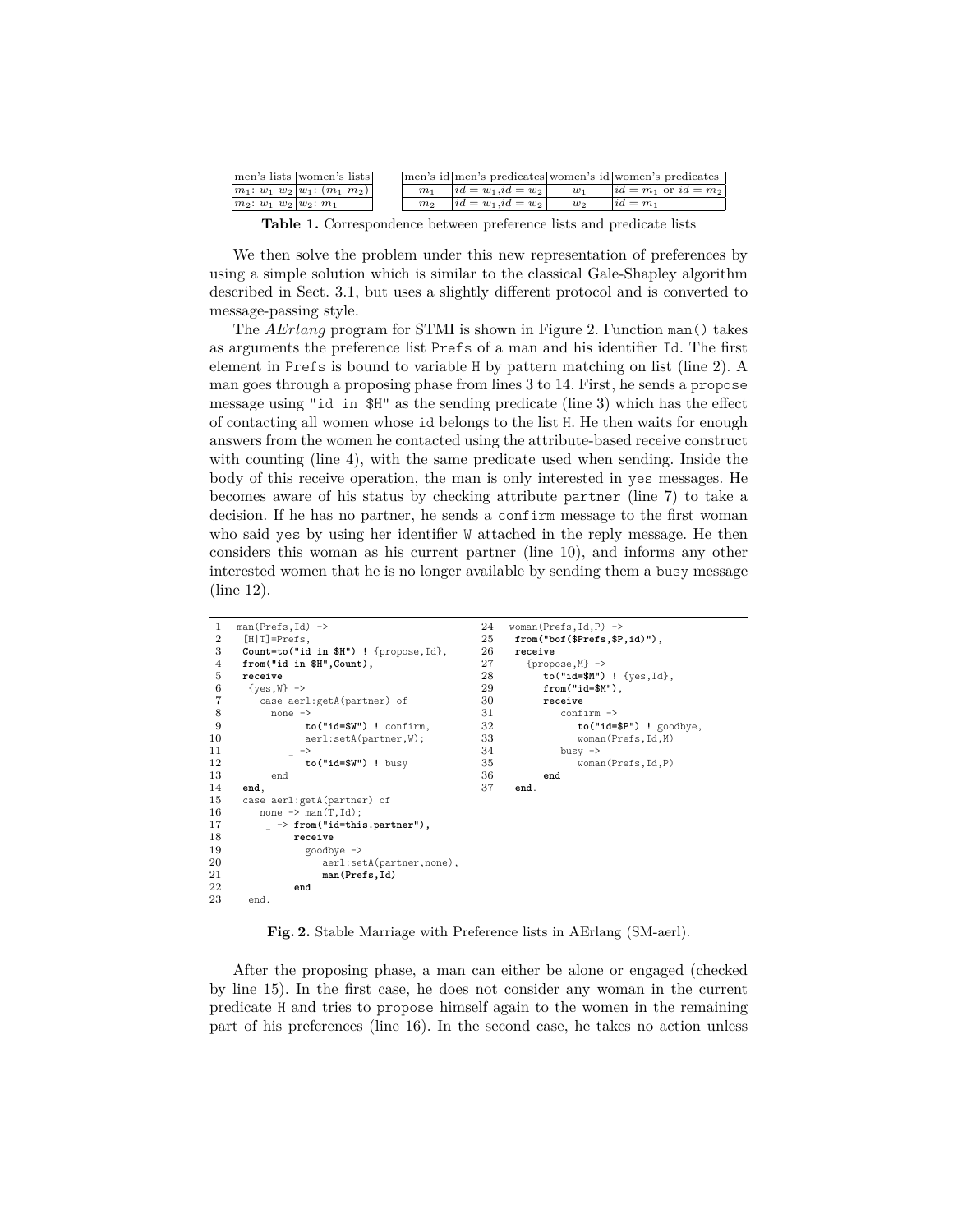he receives a goodbye message from his partner (lines 17-19), in which case he tries proposing himself again using his current predicate unchanged (line 21). The man keeps the predicate unchanged as it may include other women.

Function woman() takes as arguments a preference list Prefs, an identifier Id, and the partner's identifier P. A woman always waits for proposals from men who are better than her current partner. This comparison is performed with the bof function (line 25) that checks if a proposer preceeds the current partner P in the woman's preference list. If this is the case, then the woman sends back a yes message and waits for an confirm message from the new man M. After M confirms to her, the woman gets engaged to him by keeping M in the recursive call (line 33), after rejecting her current partner P. Otherwise, she keeps listening for other proposals (line 35).

#### **3.3 Stable Marriage with attributes**

In this variant each person has a set of attributes describing their own characteristics and some preferences over the attributes of their potential partners. Each attribute has a finite domain, while preferences are represented by logical expressions over the attributes of the partners. For simplicity, in this section we only consider simple predicates where preferences are conjunctions of equality comparisons.

Table 2 shows an example of SMA instance of size four where each person has two attributes, which in turn have two possible values. This example points out the expressive power of attribute-based communication. In fact, our program for SMA (Fig. 3) is very similar to the program proposed in previous section (Fig. 2), and the differences are mostly accommodated by altering the predicates. In addition, men can progressively adapt their preferences to increase the chances to find a partner. For example, there is no woman in Table 2 satisfying the requirements of man m1, hence he looks for partners partially matching his initial preferences. This adaptive behaviour is achieved by transforming plain preferences into predicate lists, as shown in Table 3. For example, when man m1 relaxes his preferences and look for women with amber eyes only, then there are women w1 and w2 satisfying such predicate. We assume that the ordering of attributes within a predicate indicates their priority.

|  | Id   Wealth Body   Preferences                     |  |  | Id   Eyes Hair   Preferences                       |
|--|----------------------------------------------------|--|--|----------------------------------------------------|
|  | $ m1 $ rich strong eyes = amber $\land$ hair = red |  |  | $w1$ amber dark wealth=poor $\wedge$ body=weak     |
|  | $ m2 $ rich weak eyes=green $\wedge$ hair=dark     |  |  | $ w2 $ amber dark wealth=rich $\wedge$ body=strong |
|  | $ m3 $ poor strong eyes=green $\wedge$ hair=red    |  |  | $ w3 $ green red  wealth=rich $\land$ body=strong  |
|  | $ m4 $ poor weak eyes=amber $\land$ hair=red       |  |  | $ w4 $ green dark wealth=rich $\wedge$ body=weak   |

**Table 2.** Attributes and preferences for men and women.

Figure 3 shows a possible AErlang implementation for SMA. Function man() takes as arguments the predicates list Prefs of a man, his Id and characteristics Atts. The first element in Prefs (i.e., the most demanding predicate) is bound to variable H by pattern matching on list (line 2). The proposing phase of a man is implemented via lines 3-14 and follows the same behaviour described in previous section.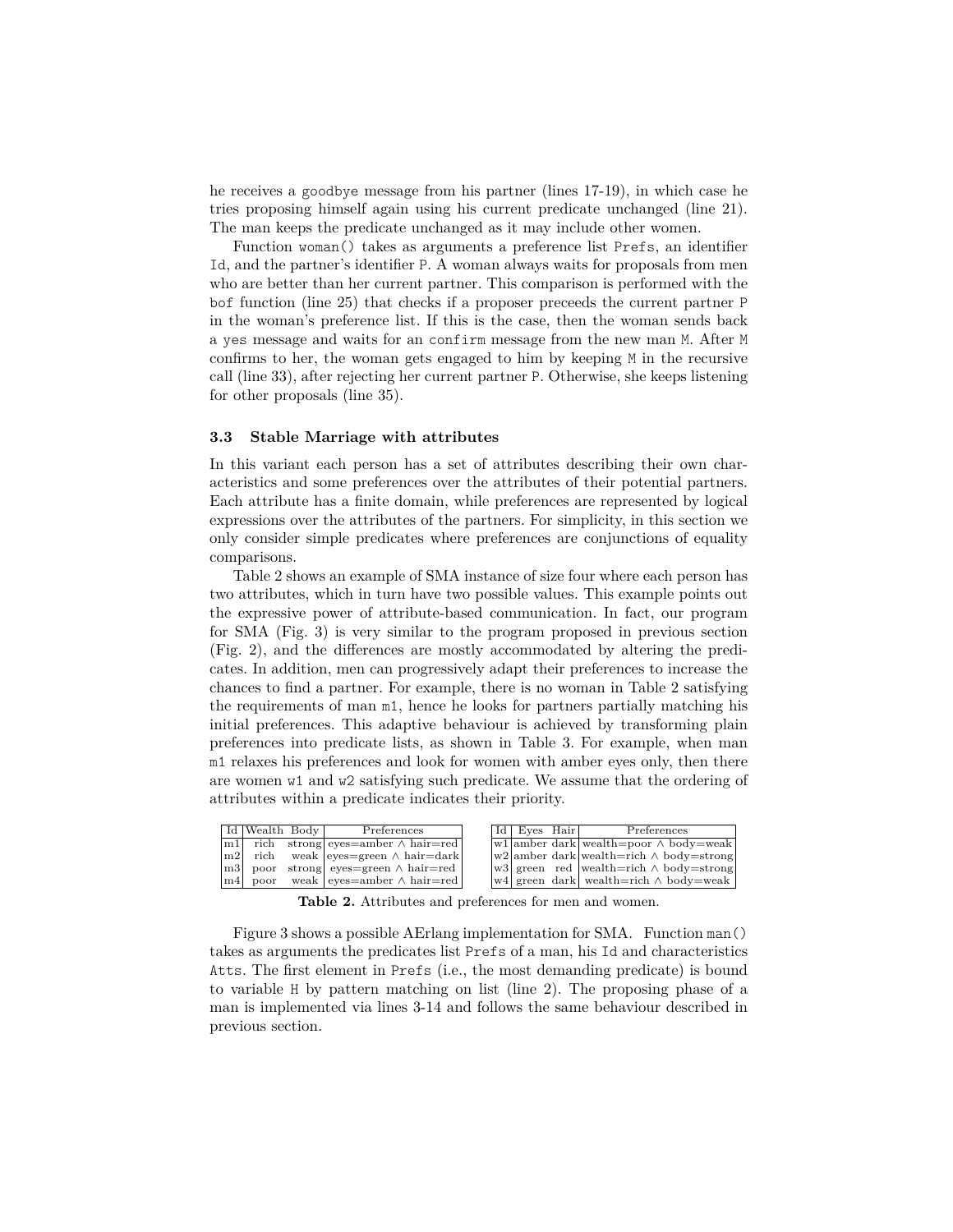| $\pm$ Id $\pm$ | Relaxation of preferences                                   |  |  |  |  |  |  |  |  |
|----------------|-------------------------------------------------------------|--|--|--|--|--|--|--|--|
|                | $ m1 $ eyes=amber $\land$ hair=red eyes=amber hair=red      |  |  |  |  |  |  |  |  |
|                | $ m2 $ eyes=green $\wedge$ hair=dark eyes=green   hair=dark |  |  |  |  |  |  |  |  |
|                | $ m3 $ eyes=green $\wedge$ hair=red   eyes=green   hair=red |  |  |  |  |  |  |  |  |
|                | $ m4 $ eyes=amber $\land$ hair=red   eyes=amber   hair=red  |  |  |  |  |  |  |  |  |

**Table 3.** Predicate lists for men.

| 1              | $man(Prefs, Id, Atts)$ ->              | 24 | $woman(Prefs, Id, P, PA)$ ->           |
|----------------|----------------------------------------|----|----------------------------------------|
| $\overline{2}$ | $[H T] = \Prefs$ ,                     | 25 | from("bof(\$Prefs,\$PA,wealth,body)"), |
| 3              | Count=to(H) ! {propose, Id, Atts},     | 26 | receive                                |
| $\overline{4}$ | $from (H, Count)$ ,                    | 27 | ${propose, M, MA} \rightarrow$         |
| 5              | receive                                | 28 | $to("id=\$ M") ! $\{yes, Id\}$ ,       |
| 6              | $\{ves, W\}$ ->                        | 29 | $from('id=\$M")$ ,                     |
| 7              | case aerl:getA(partner) of             | 30 | receive                                |
| 8              | $none$ $\rightarrow$                   | 31 | $confirm$ $\rightarrow$                |
| 9              | $to("id=\n$ W") ! confirm,             | 32 | $to("id = $P")$ ! goodbye,             |
| 10             | aerl:setA(partner,W);                  | 33 | woman (Prefs, Id, M, MA)               |
| 11             | $\overline{\phantom{0}}$ $\rightarrow$ | 34 | busy $\rightarrow$                     |
| 12             | $to("id=\$ W") ! busv                  | 35 | woman (Prefs, Id, P, PA)               |
| 13             | end                                    | 36 | end                                    |
| 14             | end,                                   | 37 | end.                                   |
| 15             | case aerl:getA(partner) of             |    |                                        |
| 16             | none $\rightarrow$ man(T, Id, Atts);   |    |                                        |
| 17             | -> from("id=this.partner"),            |    |                                        |
| 18             | receive                                |    |                                        |
| 19             | $goodbye$ ->                           |    |                                        |
| 20             | aerl:setA(partner,none),               |    |                                        |
| 21             | man(Prefs, Id, Atts)                   |    |                                        |
| 22             | end                                    |    |                                        |
| 23             | end.                                   |    |                                        |

**Fig. 3.** Stable Marriage with Attributes in AErlang (SMA-aerl).

Function woman() takes as arguments the preferences Prefs, an identifier Id, in addition to arguments P and PA to keep the current partner's information. A woman waits for proposals from men whose attributes are better than her current partner. This comparison is performed with the bof boolean function (line 25) that checks if a proposer is characterized by attributes wealth, body better than the partner P characterized by the variable PA. If this function provides true as output, then the woman sends a yes message back and waits for an acknowledge message confirm from this man M. If M confirms to her, the woman gets engaged to him by keeping M and his characteristics MA in the recursive call (line 33), after rejecting her current partner P. Otherwise, she keeps listening for other proposals (line 35).

#### **3.4 Social networking with attributes**

By abstracting SM, we are able to deal with the more realistic setting of social networking. In fact, this domain nicely fits with our new programming abstractions that can be naturally used to express attribute-based interaction. In particular, a generalization of stable marriage can be applied to open-ended systems where many-to-many matchings are allowed and the stability requirement is dropped. This appears indeed to be quite a common case in large-scale social networks, as we are going to discuss shortly.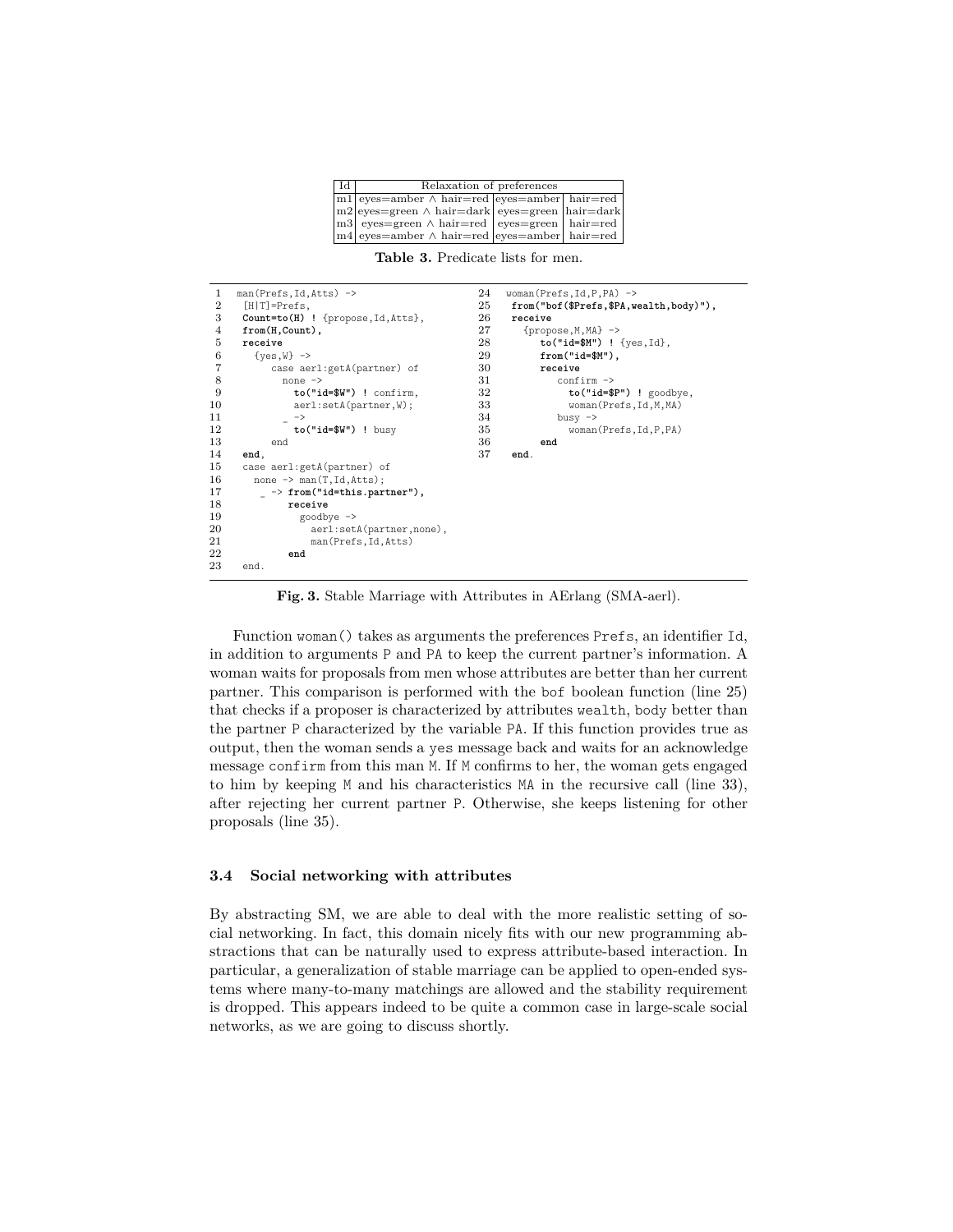In the social networking domain, attributes can represent characteristics of the users, such as their hobbies, musical preferences, current location, age, spoken languages, personality, mood, groups they belong to, their contact list (if they decide to make it public). Note that some of these attributes, for example location and mood, can change dynamically.

Possible interactions between users could happen when the interests of two or more users match. For example, people could mutually look for other people to jointly participate in a certain activity according to some specific criteria which could be expressed using a predicate over the given attributes. More concretely, let us consider a language exchange scenario where initially one could only look for the language she wishes to learn and the one their potential partners are interested in. In addition, however, it might be convenient to prefer somebody with similar age and interests, or even knowledgeable of a second language in common. Possible attributes for one user joining the system are: the language that a user already knows, the language of interest, age, hobby and so on. Interaction might be naturally expressed by the following code snippets, where users advertise their own interest by sending their proposal:

to("language = this.interest") ! {Language, Id}

Another user may set up a receive waiting for somebody knowing the language that she is interested in, conditioned to the matching of the hobby and only if the potential partner is at most five years older than the user: from("this.age - age < 5 and this.hobby = hobby and language = this.interest"), receive {Language, Buddy} ->  $to("id = $Buddy")$  !  $\{ok, Id\}$ 

end

The language exchange scenario above demonstrates the high flexibility and expressiveness provided by attribute-based communication over traditional actorto-actor communication [1]. The interactions among components flexibly arise from the sending and receiving predicates whose expressiveness allows to suitably select the communicating entities. The handling of attributes inevitably introduces a performance overhead that results to be acceptable (see Section 4).

Besides this we also consider the case when new pairs can join or leave the group of entities aiming at finding matching partners. Such situation can easily be dealt with when the partner selection is predicate-based, but clearly requires significant work when preferences are expressed via lists of identifiers, as these have to be recalculated whenever the set of users in the system changes.

## **4 Performance Evaluation**

In this section we present the performance evaluation of AErlang. The conducted experimentation focuses on two main aspects: (i) the efficiency in terms of runtime overhead, see Section 4.1; (ii) the scalability in terms of size of the instances and hardware resources, see Section 4.2. Experimental results are reproducible since our prototype is publicly available<sup>3</sup>.

<sup>3</sup> https://github.com/ArBITRAL/AErlang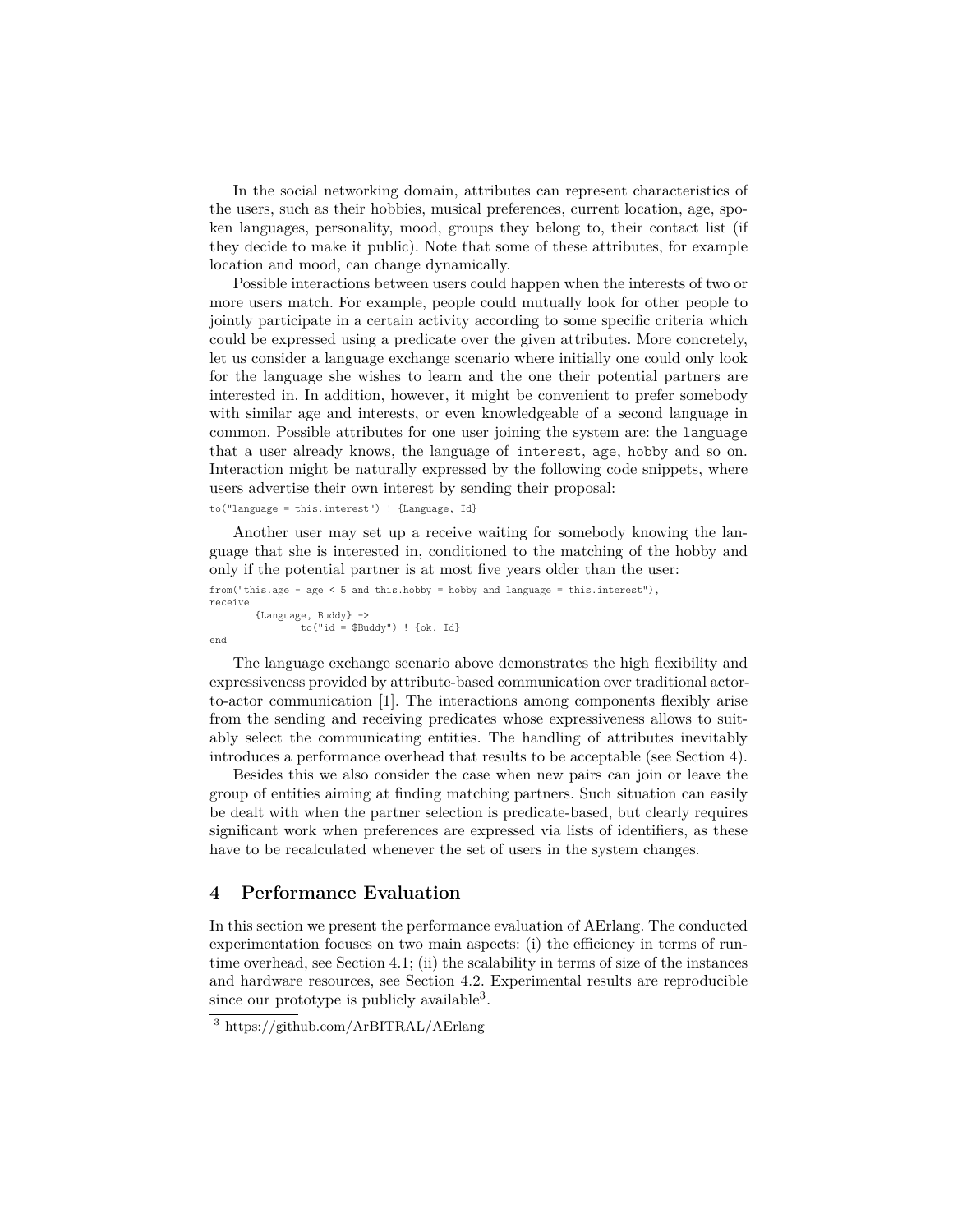#### **4.1 Efficiency**

To evaluate the efficiency of AErlang, we compared the runtime performance of SMA-aerl, SM-aerl, and SM-erl, an Erlang program implementing the same matching protocol used in SM-aerl. All three programs were used to solve the SMA problem instances. We used the pushing message forwarding policy (see Sect. 2.2) for this part of the experiments.

Firstly, we generated multiple random input instances by considering problem sizes from 100 to 500. We considered two attributes for women and two for men, each attribute having a domain of two values (like in Table 2), with a probability of occurrence ranging from 0.1 to 0.9. We used the same ranges for preferences. We selected 24 different combinations in the given probability ranges, and generated 10 instances for each combination. Since SM-erl and SMaerl take preference lists as input, we have also converted the problem instances to use preference lists. Finally, we ran each instance 10 times and took the average execution times. The hardware environment is a machine consisting of 4 CPUs AMD Opteron 6376 2.3 GHz, 2MB Cache, 64GB RAM. The versions of OS and Erlang were Linux 4.4.0-62-generic and 19.1, respectively.

Table 4 reports the runtime ratio of the SM-aerl and SMA-aerl programs with respect to SM-erl. Here, columns list the instance size, whereas rows enumerate the compared variants. We observe that the ratio is always within the same order of magnitude, more precisely we found a maximum ratio of 2.99 (observed for SM-aerl vs SM-erl with 100 instance size), as highlighted by the bold entry in Table

|                                                 | size                     |     |             |  |  |  |  |  |
|-------------------------------------------------|--------------------------|-----|-------------|--|--|--|--|--|
|                                                 | 100                      | 200 | 300 400 500 |  |  |  |  |  |
| SM-aerl vs SM-erl                               | 2.99 1.73 1.92 1.98 2.20 |     |             |  |  |  |  |  |
| SMA-aerl vs SM-erl 2.21 1.36 1.36 1.43 1.65     |                          |     |             |  |  |  |  |  |
| SMA-aerl vs SM-aerl 0.73 $ 0.71 0.72 0.72 0.75$ |                          |     |             |  |  |  |  |  |

**Table 4.** Runtime ratio AErlang vs Erlang

4, and a minimum one of 1.36 (observed for SMA-aerl vs SM-erl with 200 and 300 instance size). This suggests that the new programming abstractions introduce an acceptable performance overhead (always within the same order of magnitude) which is minimized when attributes are considered for predicate evaluation. In fact, in Table 4 we can notice that SMA-aerl always shows lower ratios with respect to SM-aerl. This is not affected by the instance size, i.e., with larger instance sizes the ratio remains within the min-max values observed for rather small instance sizes.

It is worth to notice that the SMA-aerl variant always outperforms SM-aerl, as showed in the last row of Table 4. I due to the different cost of predicate evaluation, in fact the former uses sending predicates whose complexity is independent from the input size (e.g., "hair=blonde and eye=amber") whereas the corresponding predicates of the latter need to check membership of identifiers within ties and therefore may be as large as the size of the tie itself (e.g., "id=w1) or id=w2 or ..."). Note that this also holds at the receiver side.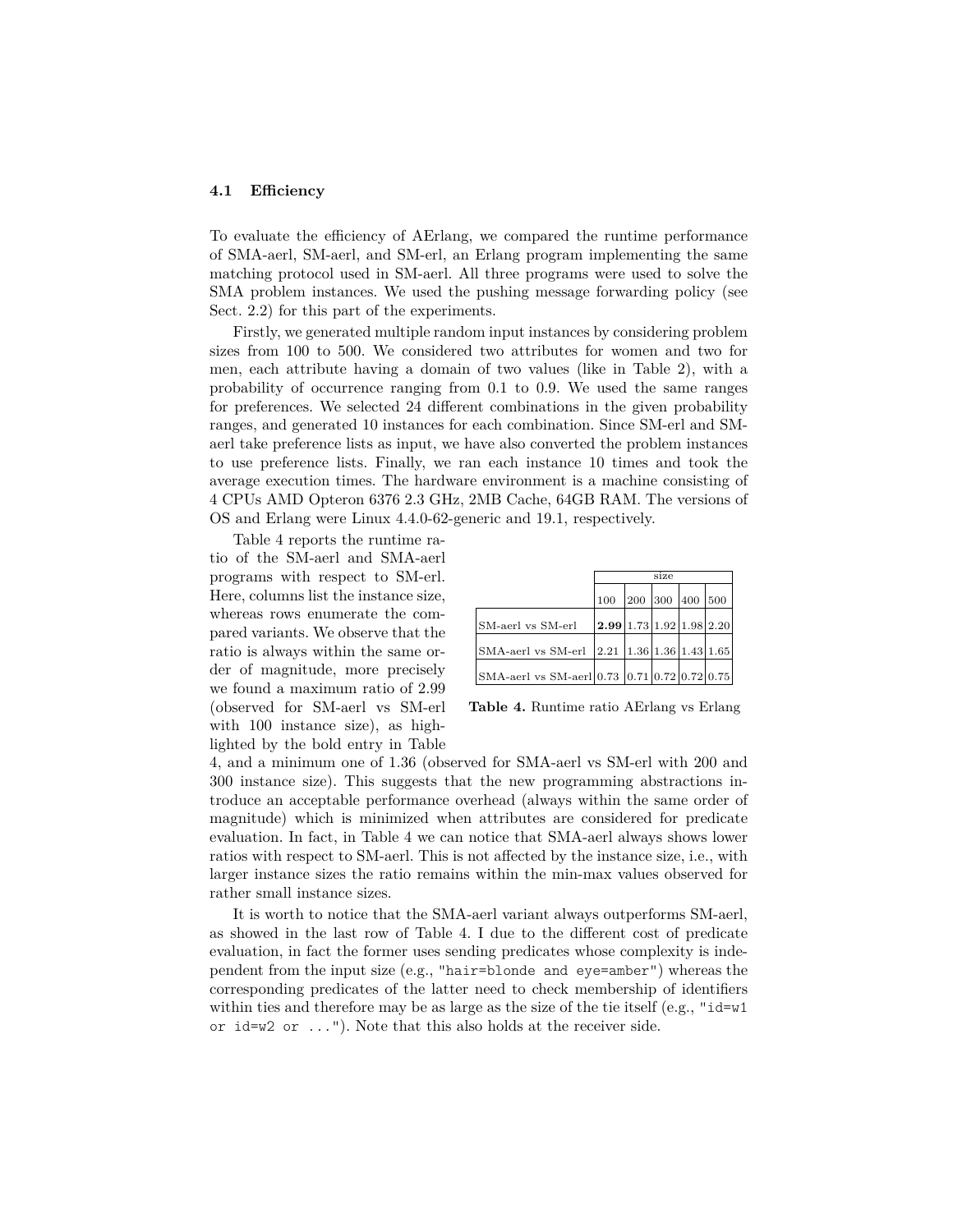#### **4.2 Scalability**

The scalability of our prototype is demonstrated while increasing: (i) the size of the input instances from 1k to 5k and comparing AErlang with AS-X10; (ii) the number of cores from 2 to 48 and comparing AErlang with its Erlang counterpart.

*Comparison with AS-X10.* In [30], the authors proposed adaptive search as an efficient approach to solve the SMTI and SMI problems. They model SMTI as a permutation problem and try to resolve blocking pairs until an acceptable size of the matching is achieved. Their framework, implemented in the X10 programming language (AS-X10) can handle instances up to the size of 1000 pairs with good performance and scalability on a large number of cores thanks to a fine-tuned cooperation mechanism between many parallel solvers.

In this experiment we used the inputs originally described in [18], which are generated by using their tool<sup>4</sup> that takes three parameters as input:  $(p_1)$  size of the instance,  $(p_2)$  probability of incompleteness,  $(p_3)$  probability of ties.

For this comparison we optimized for performance the SM-aerl program shown in Fig. 2. In particular, we did tailor the selection mechanism of the message broker to exploit the structure of the sending predicate of men (i.e., checking the membership of an identifier within a tie is eventually expanded to disjunctions of identities checks). Note that our prototype allows arbitrarily complex expressions and function calls, however their repeated parsing and evaluation affects performance. A way to avoid this is to set the receiving predicate to true and to evaluate the function locally. Our prototype currently does not implement such mechanism, but we simulated it by simply moving the comparison function (bof) from the predicate to the local code for women. Furthermore, we used the pushpull message forwarding policy (see Sect. 2.2) as it performed best in this specific case.

We have generated two classes of instances while considering instance sizes up to 5 thousands pairs of elements and the following sets of parameters: (i) 80% of incompleteness and no-ties instances (i.e.,  $p_2 = 0.8$ ,  $p_3 = 0$ ); (ii) 95% of incompleteness and 80% of no-ties instances (i.e.,  $p_2 = 0.95$ ,  $p_3 = 0.8$ ). These parameters were intentionally selected to be in line with those chosen in the evaluation of the adaptive search approach, for a fair comparison [30].

This part of the experiments was run on an idle local workstation equipped with 128 GB of memory, a dual Intel Xeon processor E5-2643 v3 (12 physical cores in total) clocked at 3.40 GHz, and running a 64-bit generic Linux kernel version 4.4.0, Erlang/OTP version 19.1, and X10 version 2.4.2.

Figure 4 shows that X10 performs faster than AErlang only on small instances with 1 thousands of pairs of elements. However we do notice that when increasing the size of the instances the AErlang program turns out to scale considerably better. This gap tends to increase with size, making the AErlang program very suitable to larger instances.

<sup>4</sup> https://github.com/dannymrock/SMTI-AS-X10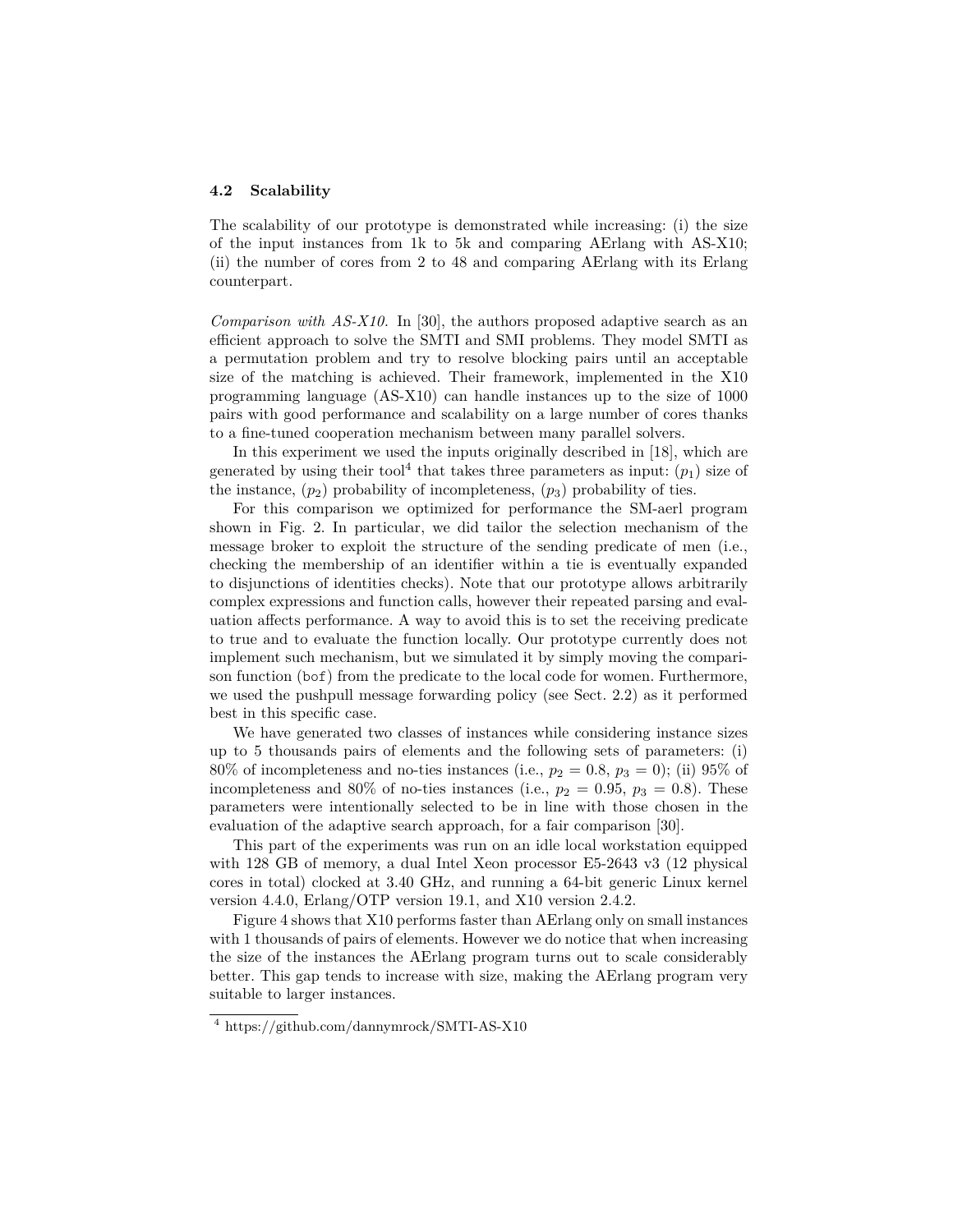

**Fig. 4.** AErlang vs. AS-X10

**Fig. 5.** AErlang vs. Erlang

*Comparison with Erlang.* We wrote an Erlang program for the classical algorithm by Gale-Shapley, and used it to compare runtime performance with the AErlang program for SMTI. In this experiment, AErlang is configured with pushpull message dispatching policy (see Sect. 2.2). We also used the same input generator to generate problem instances for both SMTI and SMI problems.

We ran the AErlang program for SMTI and the Erlang program for SMI to safely exclude any hidden complexity due to the management of the ties. The size of the instances is fixed to the largest available option, i.e., 10 thousands of pairs of elements, and by ranging the number of cores from 2 to 48. We ran 10 instances, 10 times each, and collected the average execution times as previously. This experiment was performed on a computing cluster [34] where we had access to nodes with 64 Intel CPUs clocked at 2.3 GHz and 110 GB of memory running a scientific Linux distribution.

The results are presented in Figure 5, where the x-axis denotes the number of cores and the y-axis reports the execution time in seconds on a logarithmic scale. Interestingly, the pronounced fluctuations in the running times are consistent for both AErlang and Erlang programs. This suggests that performance glitches within the Erlang subsystem end up affecting our AErlang prototype too.

Summarizing, we can conclude that introducing the attribute-based programming abstraction introduces a reasonable performance overhead. The experimental results confirm that nevertheless the scalability provided by the underlying runtime system is not significantly affected. In practice it is still possible to challenge and outperform ad-hoc state-of-art distributed algorithms conceived for large-scale systems.

# **5 Related Work**

Attribute-based communication has been explored in the context of autonomic computing by the research centered around the SCEL paradigm [36]. It has been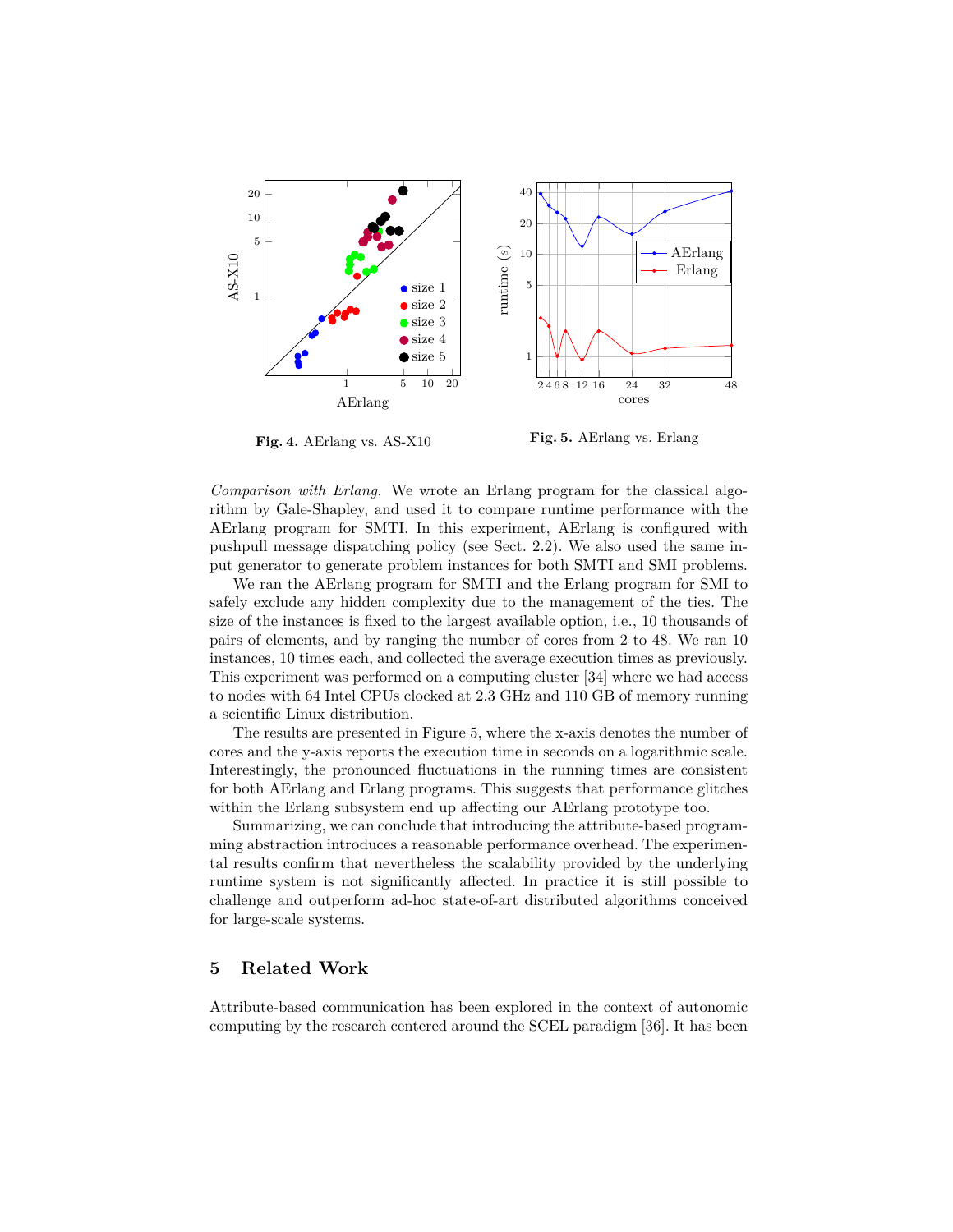used to model the dynamic formation of ensembles from interacting autonomic components [12]. Notably, this novel communication paradigm can also be used to model a wide range of adaptation patterns in autonomic systems [9]. In our previous work [11] we provided a preliminary assessment of AErlang, where we used a simple program for a stable marriage variant without ties, to give a hint of what could be done with AErlang. No performance evaluation was considered. In this paper, instead, we develop an extended programming interface allowing counting and parallel message delivery, along with a comprehensive evaluation of the approach in terms of efficiency and scalability.

To the best of our knowledge, only two more efforts have been made on instantiating attribute-based communication, both on top of the Java programming language. The first work enriches the language with the primitives of the AbC calculus [3], but it only supports the broadcasting method. This simplifies the design and implementation of the message broker, it introduces communication overhead, especially in large systems. Being aware of this issue, AErlang's message broker includes three other message-dispatching strategies, allowing users to trade off depending on the application domain. The second work is jRESP [26], based instead on the SCEL paradigm, and more oriented towards autonomic and adaptive systems. jRESP designates ports with specific roles at nodes (or components) for communication. Nodes agreeing to interact via a port and can use the communication protocol (such as broadcast via a central server, multicast or point-to-point) that the port supports. The main difference with our approach is that we also consider strategies which filter early group of partners by exploiting updated predicates and attributes.

Erlang has been used as the host language for incorporating domain specific abstractions to deal with multi-agents and self-adaptive systems systems [28, 13, 33]. Among others, we mention ContextErlang [33] which is an extension of Erlang according to Context-Oriented Programming [21]. ContextErlang extends Erlang's gen\_server behaviour with context\_agent whose callback functions can be overridden by (functions implementing) variations at runtime. During operation, a context change triggers the activation of the corresponding variations, which leads to changing the behaviour of context agents. The difference from our approach is in that we exploit exposed attributes, thus processes can adapt their behaviour implicitly using predicate-based message passing. In practice, via attributes that are updated by relying on appropriate sensors, we can model context-awareness.

The use of source-to-source transformation for extending Erlang with new primitives has been demonstrated in JErlang [32]. JErlang provides a receivelike join construct inspired from Join-Calculus [16]. Apart from transformation, their implementation intercepts the Erlang receive algorithm to incorporate the joins resolution mechanism, together with low-level optimizes inside Erlang's VM. Our AErlang prototype on the other hand focuses on mediating message passing based on predicates with appropriate handling of process attributes, and leading to user-friendly communication primitives.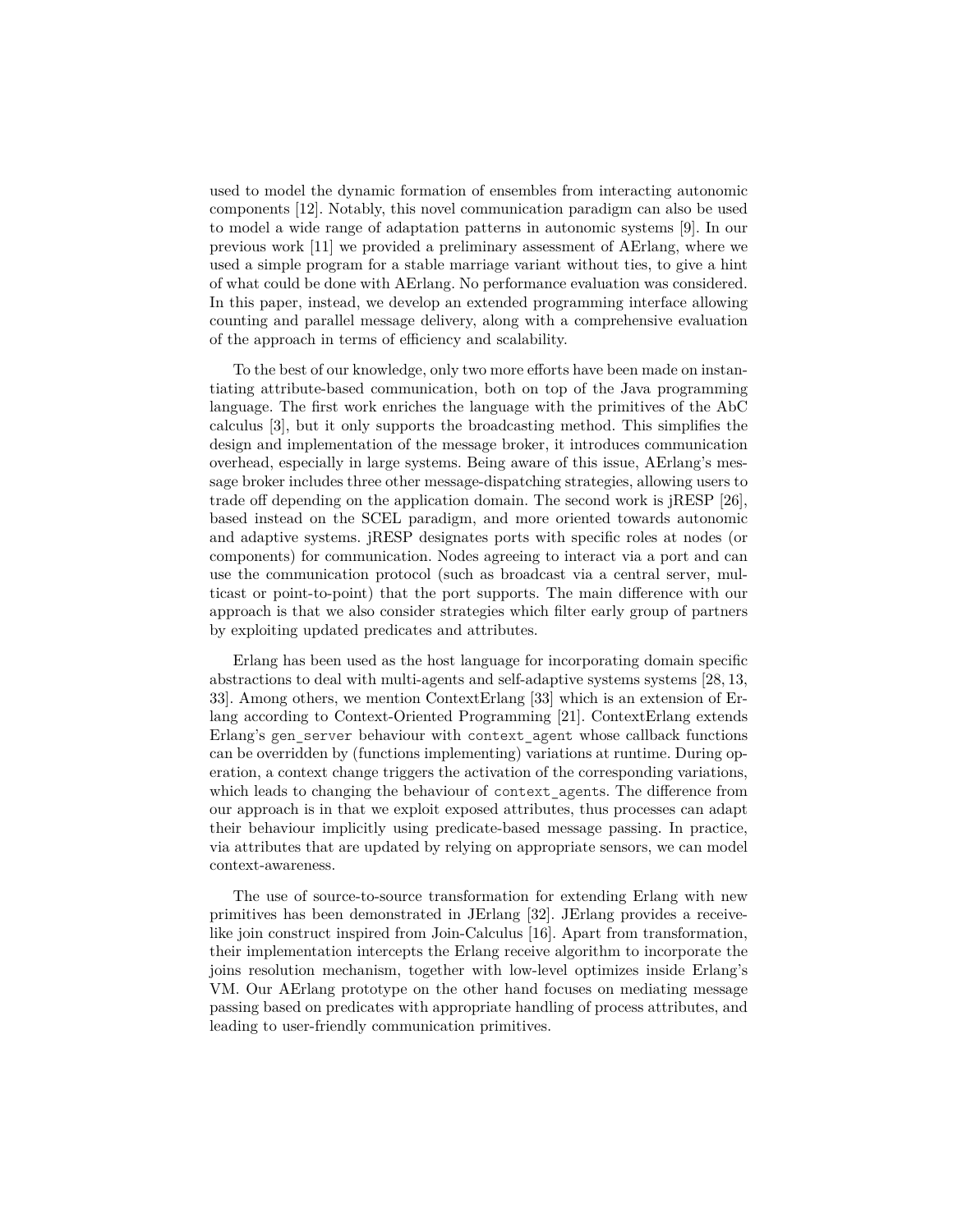### **6 Conclusion**

In this paper, we have been experimenting with attribute-based communication and functional-style programming. We have proposed a prototype language extension, namely *AErlang*, that enables attribute-based communication among *Erlang* processes. *AErlang* conveniently combines the benefits of this novel paradigm with the efficiency and scalability of *Erlang*. Our approach copes well with the main sources of complexity of collective adaptive systems, such as anonymity, adaptivity, open-endedness, and their large size. It allows programmers to concentrate on the essence of the system being implemented, by relieving them from the burden of working out low-level details on a case-by-case basis.

We have evaluated the efficiency and scalability of our approach. Experiments compared the runtime performance of functional-style implementations for a known solution to a hard matching problem, and have shown that the overhead resulting from using the new communication primitives is acceptable, and our prototype successfully preserves *Erlang*'s efficiency and scalability.

We have also implemented a variant of the above matching problem that requires a more involved interaction pattern. We compared this variant to an ad-hoc parallel version based on adaptive search implemented in *X*10 [30] that can scale very well when increasing the number of cores. The experimental results have shown that our prototype does not currently scale well when increasing the number of cores. This is possibly partly due to known potential performance drains within the underlying *Erlang* subsystem which are being actively investigated [6, 8, 27]. However, *AErlang* does indeed scale considerably well on large instances, whereas these turn out to be progressively out of reach for the algorithm based on adaptive search implemented in *X*10.

Further experimentation is needed to improve *AErlang* and make it more attractive in practice. An extensive evaluation on arbitrarily large instances that use complex predicates and frequently changing attributes would be useful to assess the overall robustness. An in-depth performance evaluation to understand whether the large size of the system stresses the underlying scheduling mechanisms would be very useful. A systematic evaluation of the cost of predicate handling would be highly beneficial to improve efficiency. Indeed, since predicates can have an arbitrary complexity, their evaluation may add a significant overhead, and efficient predicate evaluation is known to be non-trivial [15]; looking for more efficient ways to handle predicate evaluation is thus very important. Lastly, handling process attributes does require complicated bookkeeping that has to take into account synchronisation, possible data inconsistencies, and so on. A comprehensive experimentation by varying the number of attributes, the size of the domains, the frequency of their updates, and their probability distribution would be very useful to devise different handling strategies according to a finer-grained classification of the attributes.

We plan to apply attribute-based communication to other concurrent languages, such as Go and Scala. Extending our experimentation across different programming environments would certainly allow a deeper investigation on the effectiveness of attribute-based communication.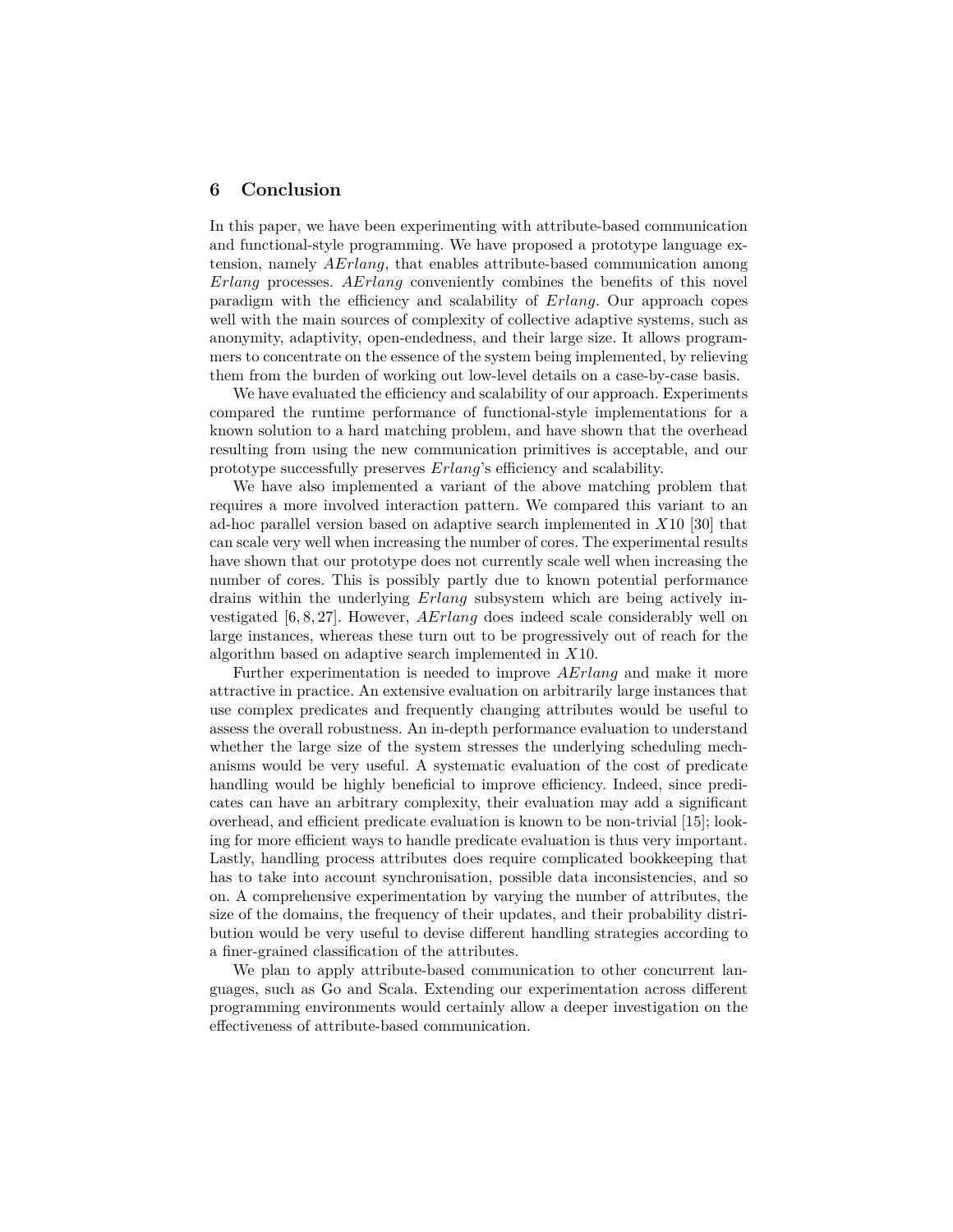### **References**

- 1. Agha, G.: Actors: A Model of Concurrent Computation in Distributed Systems. MIT Press, Cambridge, MA, USA (1986)
- 2. Alrahman, Y.A., De Nicola, R., Loreti, M.: On the power of attribute-based communication. In: International Conference on Formal Techniques for Distributed Objects, Components, and Systems. pp. 1–18. Springer (2016)
- 3. Alrahman, Y.A., Loreti, M.: AbaCuS: A Run-time environment of the AbC calculus. https://github.com/lazkany/AbC (2016)
- 4. Armstrong, J.: Programming Erlang: software for a concurrent world. Pragmatic Bookshelf (2007)
- 5. Armstrong, J.: Erlang. Commun. ACM 53(9), 68–75 (2010)
- 6. Aronis, S., Papaspyrou, N., Roukounaki, K., Sagonas, K., Tsiouris, Y., Venetis, I.E.: A scalability benchmark suite for Erlang/OTP. In: Proceedings of the eleventh ACM SIGPLAN workshop on Erlang workshop. pp. 33–42. ACM (2012)
- 7. Blau, S., Rooth, J., Axell, J., Hellstrand, F., Buhrgard, M., Westin, T., Wicklund, G.: AXD 301: A new generation ATM switching system. Computer Networks 31(6), 559–582 (1999)
- 8. Boudeville, O., Cesarini, F., Chechina, N., Lundin, K., Papaspyrou, N., Sagonas, K., Thompson, S., Trinder, P., Wiger, U.: RELEASE: a high-level paradigm for reliable large-scale server software. In: International Symposium on Trends in Functional Programming. pp. 263–278. Springer (2012)
- 9. Cesari, L., De Nicola, R., Pugliese, R., Puviani, M., Tiezzi, F., Zambonelli, F.: Formalising adaptation patterns for autonomic ensembles. In: Formal Aspects of Component Software, pp. 100–118. Springer (2013)
- 10. Charles, P., Grothoff, C., Saraswat, V., Donawa, C., Kielstra, A., Ebcioglu, K., Von Praun, C., Sarkar, V.: X10: an object-oriented approach to non-uniform cluster computing. In: Acm Sigplan Notices. vol. 40, pp. 519–538. ACM (2005)
- 11. De Nicola, R., Duong, T., Inverso, O., Trubiani, C.: AErlang at Work. In: International Conference on Current Trends in Theory and Practice of Informatics. pp. 485–497. Springer (2017)
- 12. De Nicola, R., Loreti, M., Pugliese, R., Tiezzi, F.: A formal approach to autonomic systems programming: The SCEL language. ACM Transactions on Autonomous and Adaptive Systems (TAAS) 9(2), 7 (2014)
- 13. Díaz, Á.F., Earle, C.B., Fredlund, L.Å.: ejason: an implementation of jason in erlang. In: International Workshop on Programming Multi-Agent Systems. pp. 1– 16. Springer (2012)
- 14. Ferscha, A.: Collective adaptive systems. In: ACM International Joint Conference on Pervasive and Ubiquitous Computing. pp. 893–895. ACM (2015)
- 15. Fontoura, M., Sadanandan, S., Shanmugasundaram, J., Vassilvitski, S., Vee, E., Venkatesan, S., Zien, J.: Efficiently evaluating complex boolean expressions. In: Proceedings of the 2010 ACM SIGMOD International Conference on Management of data. pp. 3–14. ACM (2010)
- 16. Fournet, C., Gonthier, G.: The reflexive cham and the join-calculus. In: Proceedings of the 23rd ACM SIGPLAN-SIGACT symposium on Principles of programming languages. pp. 372–385. ACM (1996)
- 17. Gale, D., Shapley, L.S.: College admissions and the stability of marriage. The American Mathematical Monthly 69(1), 9–15 (1962)
- 18. Gent, I.P., Prosser, P.: An empirical study of the stable marriage problem with ties and incomplete lists. In: Proceedings of the 15th European Conference on Artificial Intelligence. pp. 141–145. IOS Press (2002)